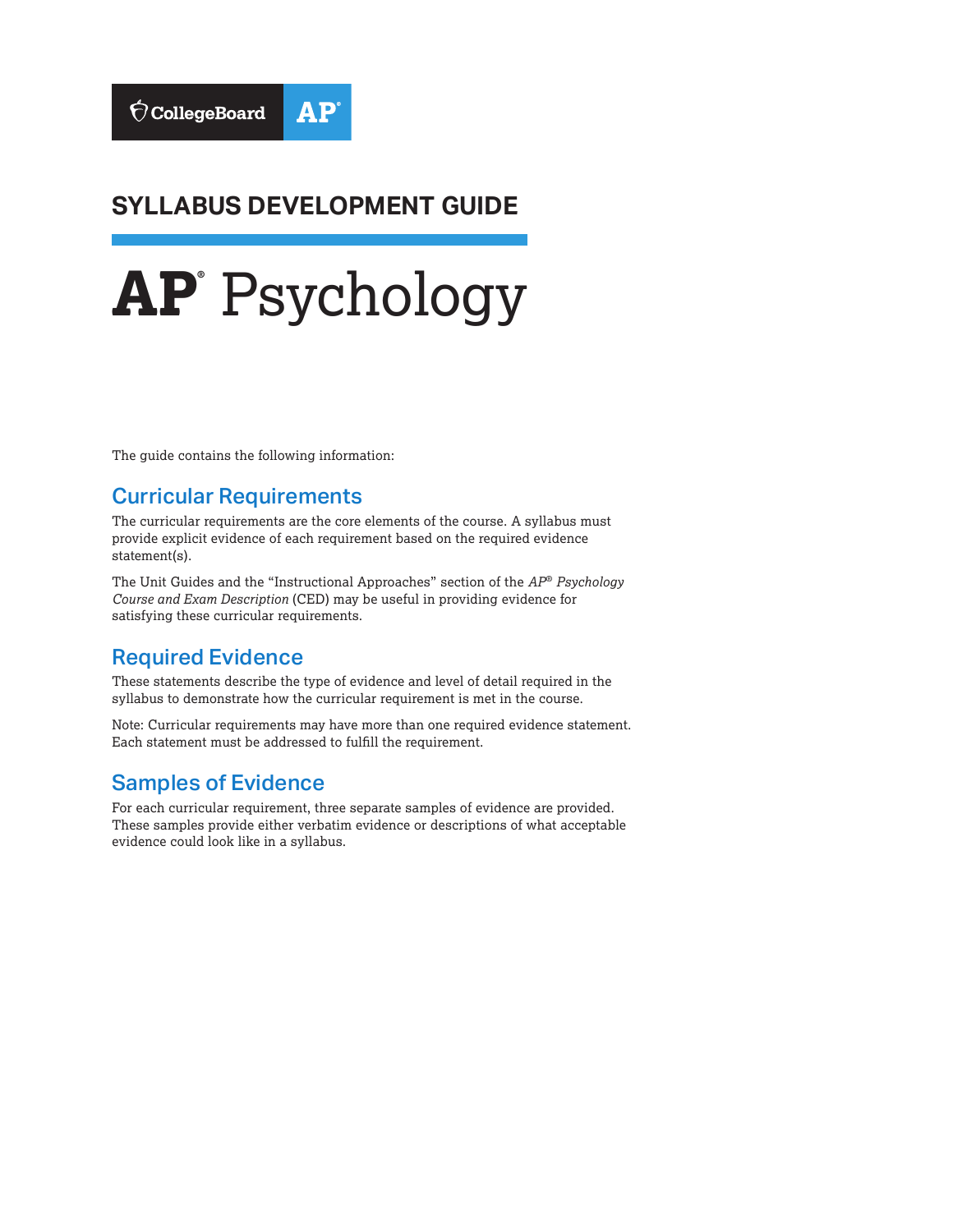| CR <sub>1</sub> | The teacher and students have access to college-level resources, including a<br>recently published (within the last 10 years) college-level textbook(s) in print<br>or electronic format.                     | See page:<br>3 |
|-----------------|---------------------------------------------------------------------------------------------------------------------------------------------------------------------------------------------------------------|----------------|
| CR <sub>2</sub> | The course provides opportunities to develop student understanding of the<br>required content outlined in each of the nine units described in the AP Course<br>and Exam Description.                          | See page:<br>4 |
| CR <sub>3</sub> | The course provides opportunities for students to develop understanding of<br>the learning targets related to Skill Category 1: Define, explain, and apply<br>concepts, behavior, theories, and perspectives. | See page:<br>6 |
| CR4             | The course provides opportunities for students to develop understanding<br>of the learning targets related to Skill Category 2: Analyze and interpret<br>quantitative data.                                   | See page:<br>7 |
| CR <sub>5</sub> | The course provides opportunities for students to develop understanding<br>of the learning targets related to Skill Category 3: Analyze psychological<br>research studies.                                    | See page:<br>8 |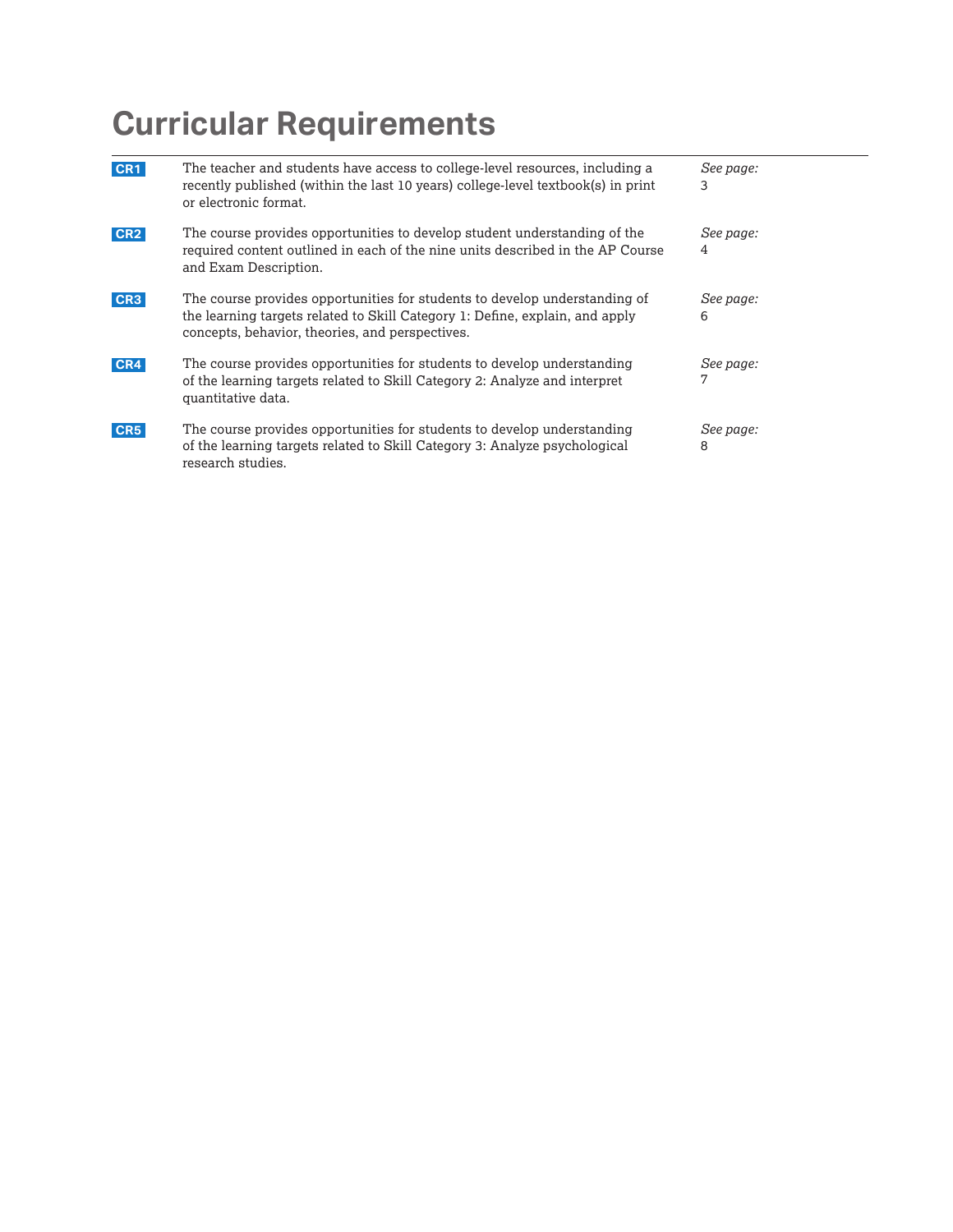<span id="page-2-0"></span>**The teacher and students have access to college-level resources, including a recently published (within the last 10 years) college-level textbook(s) in print or electronic format.** 

#### Required Evidence

 $\square$  The syllabus must list the title, author(s), and the publication date of a college-level psychology textbook.

#### Samples of Evidence

- 1. Richard A. Griggs. *Psychology: A Concise Introduction*, 5th edition, 2016.
- 2. The syllabus includes a statement of the title, publication date, and author(s) of an approved text.

Ex: *Psychology for AP*, 2e, David G. Myers, 2014.

3. The syllabus includes a reference for the text and any supplemental material to include title, author, and date of publication.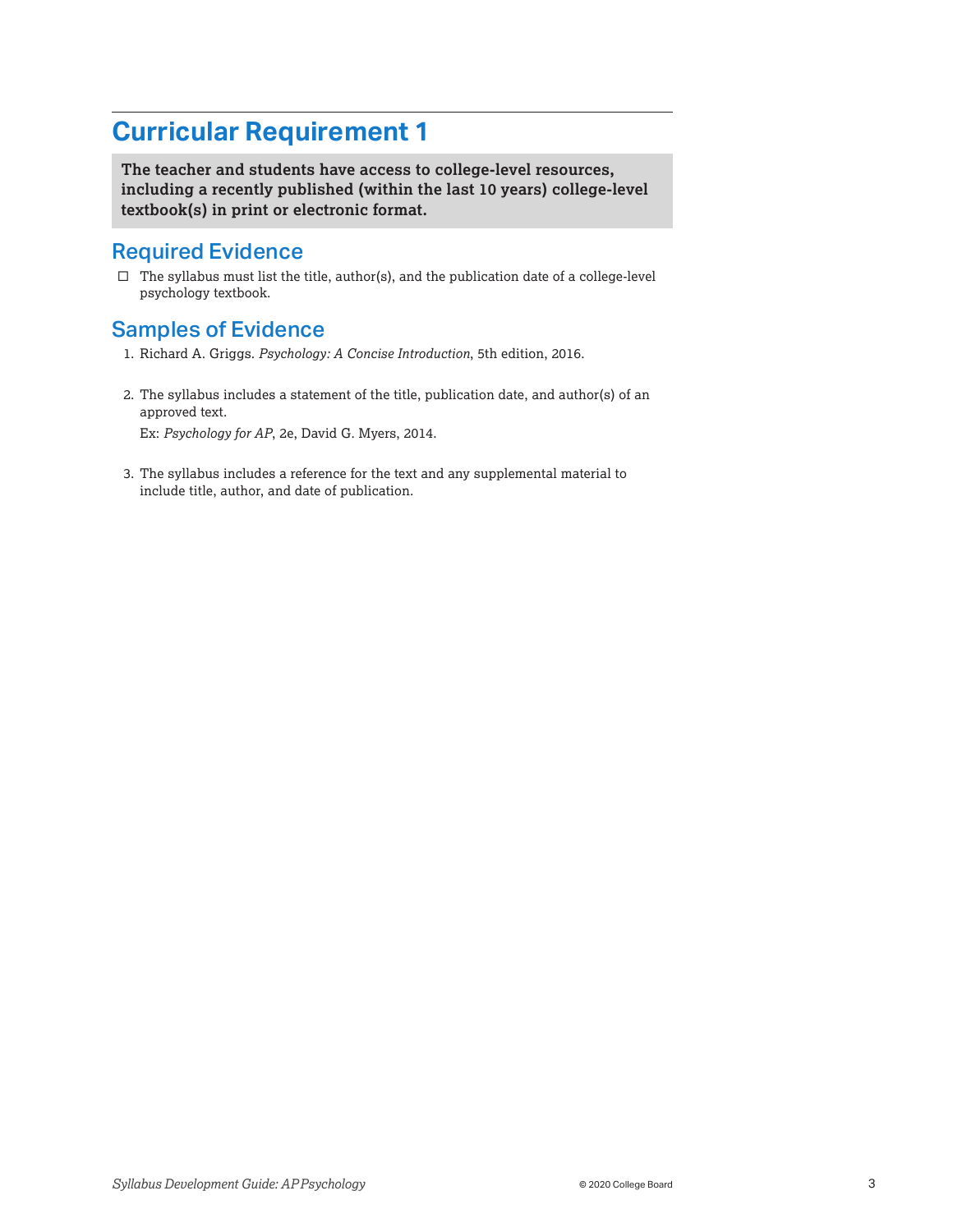<span id="page-3-0"></span>**The course provides opportunities to develop student understanding of the required content outlined in each of the nine units described in the AP Course and Exam Description (CED).** 

#### Required Evidence

 $\Box$  The syllabus must include an outline of course content by unit title or topic using any organizational approach to demonstrate the inclusion of required course content.

**Note:** If the syllabus demonstrates a different approach than the units outlined in the *AP Psychology Course and Exam Description* (CED), the teacher must indicate where the content of each unit in the CED will be taught.

#### Samples of Evidence

1. Students will learn about the following content areas: Psychology as a Science; Biological Underpinnings of Psychology; Sensation and Perception; Learning; Cognitive Processes; Human Development; Motivation, Emotion, and Personality; Clinical Psychology; and Social Psychology.

Teacher's Units (CED Unit Equivalent)

- Social Psychology (CED Unit 9)
- Research Methods (CED Unit 1)
- Biological Bases of Behavior (CED Unit 2)
- Cognition (CED Unit 5)
- Consciousness (CED Unit 3)
- History and Approaches (CED Unit 1)
- Motivation and Emotion (CED Unit 7)
- Developmental Psychology (CED Unit 6)
- Personality (CED Unit 7)
- Testing and Individual Differences (CED Unit 5)
- Clinical Psychology (CED Unit 8)
- Treatment with Clinical Psychology (CED Unit 8)
- 2. The syllabus includes the required content organized into the following units based on the AP Course and Exam Description:
	- Unit 1: Scientific Foundations of Psychology
	- Unit 2: Biological Bases of Behavior
	- Unit 3: Sensation and Perception
	- Unit 4: Learning
	- Unit 5: Cognitive Psychology
	- Unit 6: Developmental Psychology
	- Unit 7: Motivation, Emotion, and Personality
	- Unit 8: Clinical Psychology
	- Unit 9: Social Psychology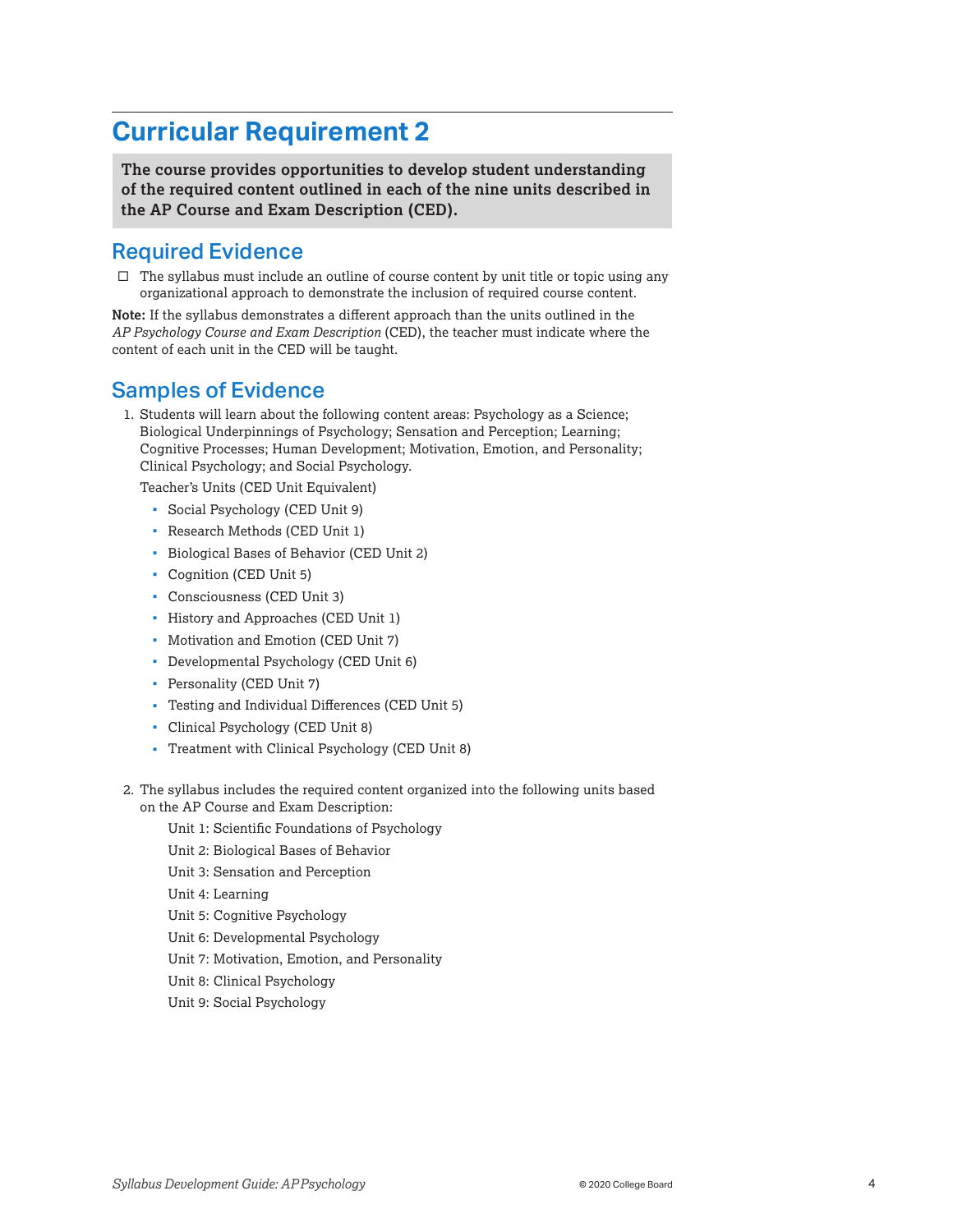3. The syllabus includes a course overview outlining the content for each of the nine units as taught throughout the course. Additional units may be included as long as the nine units from the AP Course and Exam Description (CED) are part of the overview.

Example of 1st Term:

| Class Unit, (CED Unit), Mod #: | Standard/Topic:                                                          |  |
|--------------------------------|--------------------------------------------------------------------------|--|
| Class Intro                    | Pre-Test/Note Taking/Writing Free Response<br>Questions (FRQs), 2.5 days |  |
| Unit $1(1)$ 1-3                |                                                                          |  |
| Unit 2 (9) 74-80               | History/Approaches/Careers, 3.5 days                                     |  |
| Midterm Exam                   | Social Psychology, 6.5 days                                              |  |
| Unit 3 (1) 4-8                 | 50 Multiple Choice Questions (MCQ)/1<br>FRQ, 1 day                       |  |
| <b>Final Exam</b>              | Research Methods and Statistics, 6.5 days                                |  |
|                                | 50 MCQ/1 FRQ, 1 day                                                      |  |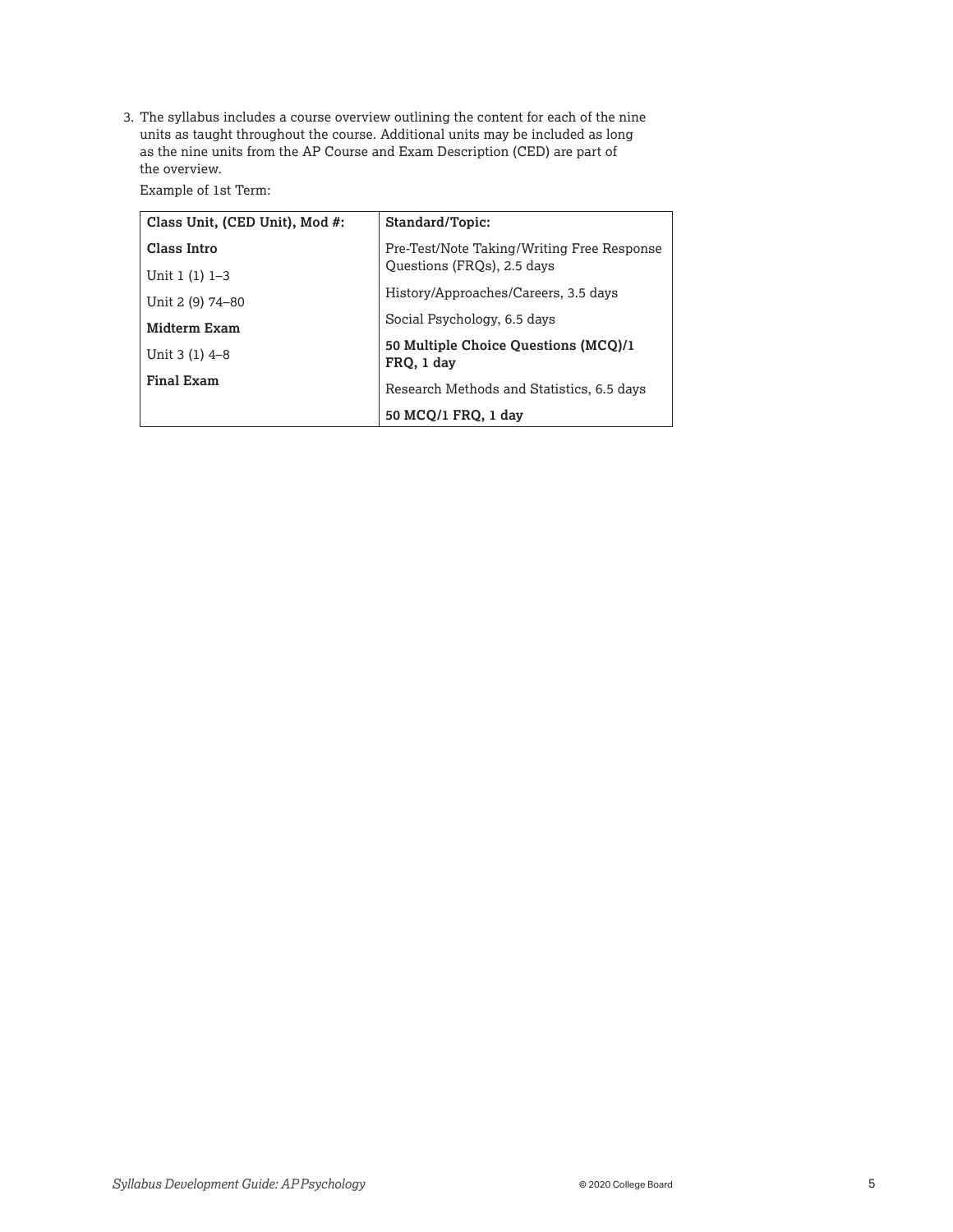<span id="page-5-0"></span>**The course provides opportunities for students to develop understanding of the learning targets related to Skill Category 1: Define, explain, and apply concepts, behavior, theories, and perspectives, as outlined in the AP Course and Exam Description (CED).** 

#### Required Evidence

- $\square$  The syllabus must include a description of at least two course activities (e.g., labs, student-driven demonstrations and/or presentations) or one series of activities incorporating Skill Category 1.
- $\square$  Each activity or series of activities must be labeled as Skill Category 1.

#### Samples of Evidence

- 1. **Course Activity Series:** Students will read excerpts from *Forty Studies That Changed Psychology: Explorations into the History of Psychological Research* by Roger R. Hock. Students will apply the concepts from the corresponding unit to each of the studies throughout the course. **(Skill 1)**
- 2. **Course Activity 1:** Students learn brain anatomy by mapping the parts of the brain on a swim cap. Students place a plain white swim cap on a model foam head and then use a black marker to outline the parts of the brain to scale. Each part of the brain can be colored with a marker and then labeled. **(Skill 1)**

**Course Activity 2:** Using the model, students explain the relationship between physical components of the brain and specific behaviors or sets of behaviors. **(Skill 1)** 

3. **Course Activity 1:** Using a split-brain patient research, students will identify the stages through which a visual stimulus is recognized in the human brain. **(Skill 1)** 

**Course Activity 2:** Provide students with various scenarios of physiological changes in the body related to the endocrine system. Students should read the scenario, identify the hormone, and explain why the change is occurring. At the end of the unit, or after Topic 2.3 of the AP Course and Exam Description, have students compare and contrast neurotransmitters and hormones. **(Skill 1)**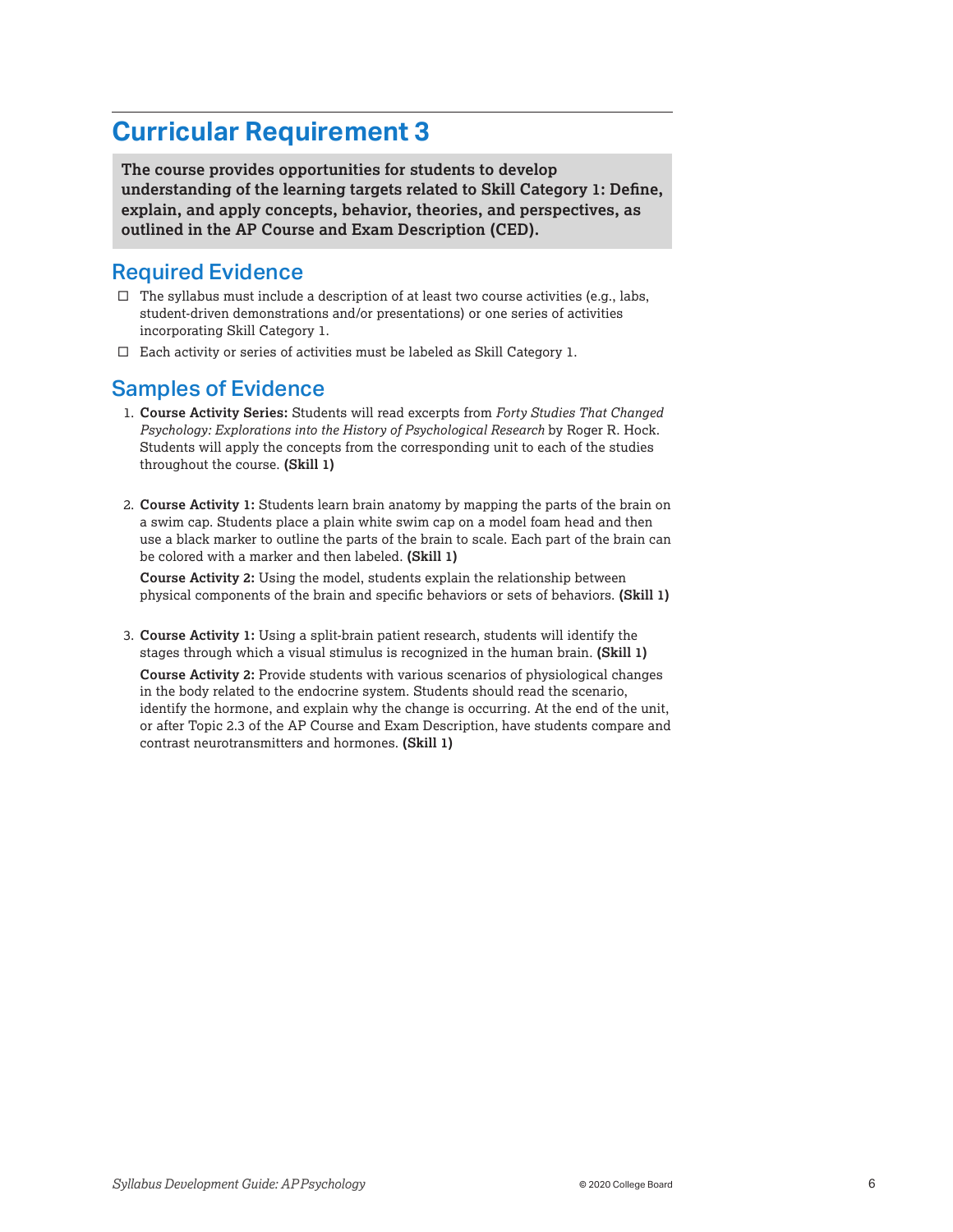<span id="page-6-0"></span>**The course provides opportunities for students to develop understanding of the learning targets related to Skill Category 2: Analyze and interpret quantitative data, as outlined in the AP Course and Exam Description (CED).** 

#### Required Evidence

- $\square$  The syllabus must include a description of at least two course activities (e.g., labs, student-driven demonstrations and/or presentations) or one series of activities incorporating Skill Category 2.
- $\Box$  Each activity or series of activities must be labeled as Skill Category 2.

#### Samples of Evidence

- 1. **Course Activity Series:** First, students will read summaries of several research studies for a given unit. Next, each of the research studies will be discussed in class as they relate to the unit content. Finally, students will be asked to identify the type of statistical analysis described in each of the studies and interpret the data presented on a questionnaire or a handout. **(Skill 2)**
- 2. **Course Activity 1:** Students will be given the opportunity to analyze a normal curve as it relates to modern intelligence testing (e.g., WAIS and WISC). Students will be given the opportunity to interpret the normal curve with respect to mean, standard deviation, and percentiles for the given intelligence test data. **(Skill 2)**

**Course Activity 2:** Students are provided a research article specifically related to short-term memory. Students will analyze the data and the conclusion in the article. **(Skill 2)** 

3. **Course Activity 1:** Activity involves providing students with graphed data. Students will interpret data related to a unit topic, using the data to develop a strategy for application to resolve a problem or address a stated situation. **(Skill 2)** 

**Course Activity 2:** Students will be presented with hypotheses from a research study and must articulate an appropriate analytic strategy to test those hypotheses. **(Skill 2)**